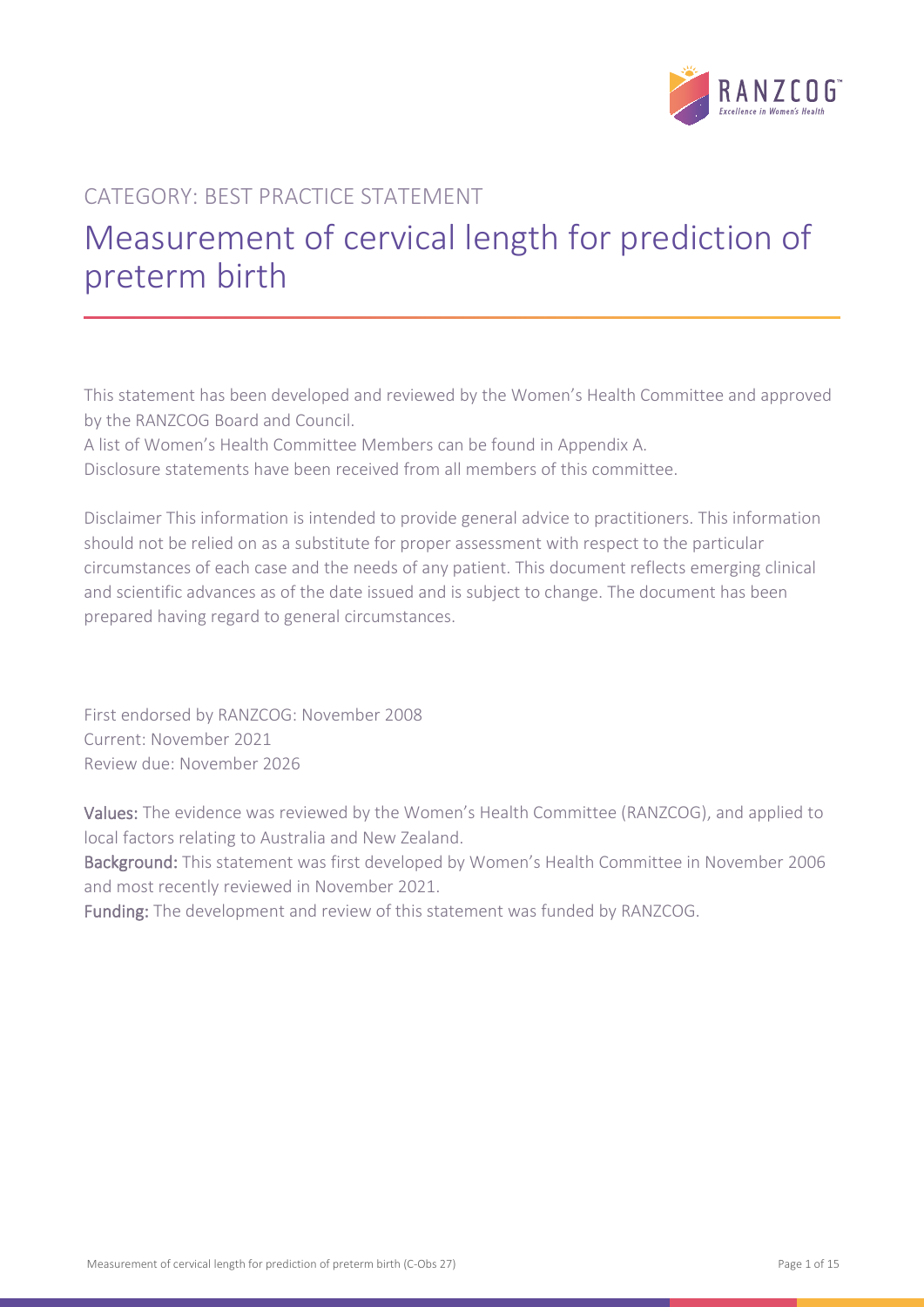

# Contents

| 1.  |                                                                                                  |  |
|-----|--------------------------------------------------------------------------------------------------|--|
| 2.  |                                                                                                  |  |
| 3.  |                                                                                                  |  |
| 4.  | Should routine screening of low risk women for cervical length in the mid-trimester be adopted?3 |  |
| 4.1 |                                                                                                  |  |
| 4.2 |                                                                                                  |  |
| 4.3 |                                                                                                  |  |
| 4.4 |                                                                                                  |  |
| 4.5 |                                                                                                  |  |
| 4.6 |                                                                                                  |  |
| 4.7 |                                                                                                  |  |
| 4.8 |                                                                                                  |  |
| 4.9 |                                                                                                  |  |
| 5.  |                                                                                                  |  |
| 5.1 |                                                                                                  |  |
| 5.2 |                                                                                                  |  |
| 5.3 |                                                                                                  |  |
| 5.4 |                                                                                                  |  |
| 6.  |                                                                                                  |  |
| 6.1 |                                                                                                  |  |
| 6.2 |                                                                                                  |  |
| 7.  |                                                                                                  |  |
| 8.  |                                                                                                  |  |
| 9.  |                                                                                                  |  |
| 10. |                                                                                                  |  |
|     |                                                                                                  |  |
|     |                                                                                                  |  |
|     |                                                                                                  |  |
|     |                                                                                                  |  |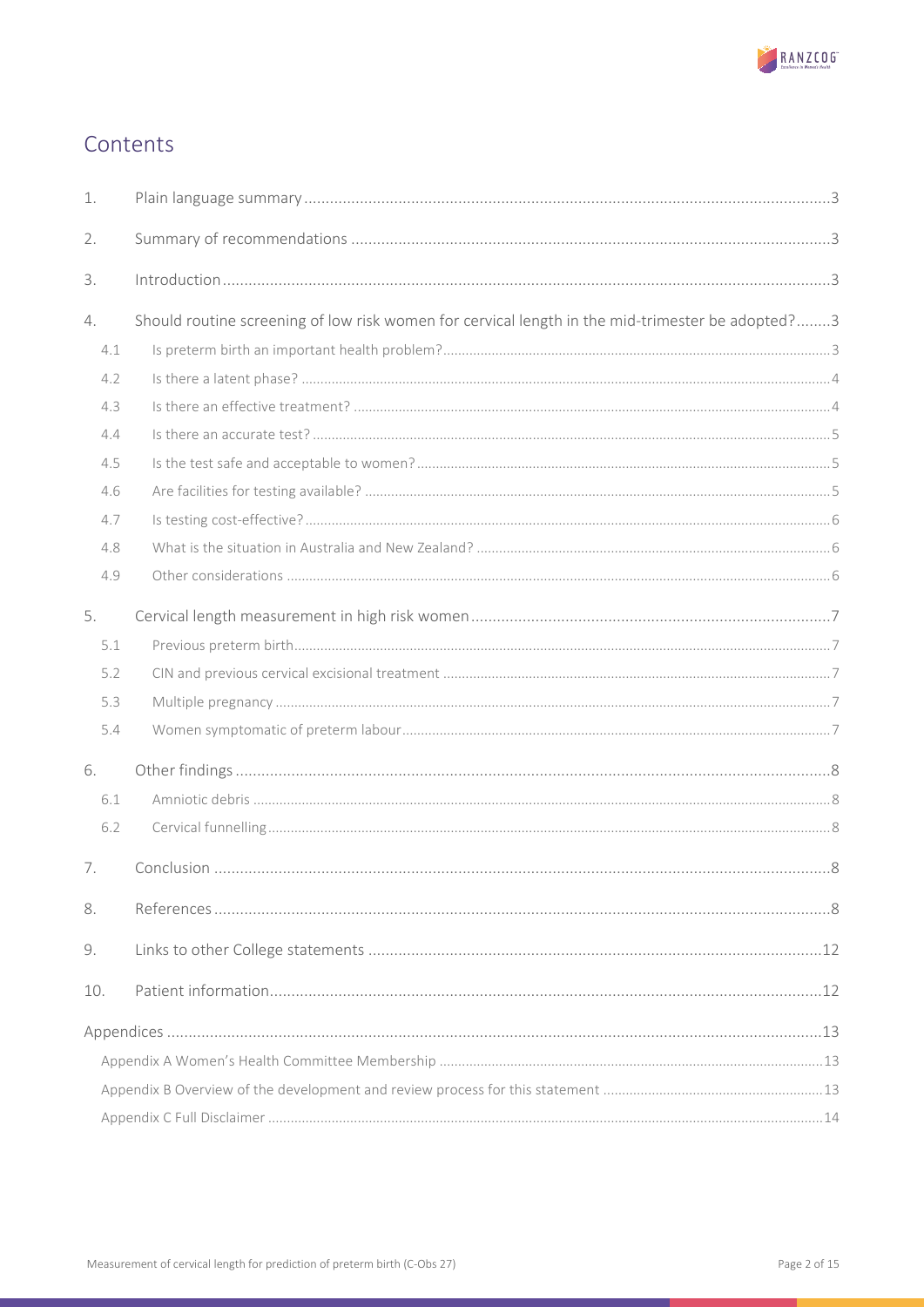

## <span id="page-2-0"></span>1. Plain language summary

The length of the cervix in mid-pregnancy relates to the chance of early birth, with a greater risk of preterm birth, the shorter the cervix. Although most women with a short cervix in mid-pregnancy will still deliver at term, identifying women at risk of preterm birth may allow treatments to reduce that risk. In some locations the length of the cervix is assessed routinely at the ultrasound assessing the fetal anatomy at around 20 weeks. In others, cervical length assessment is performed only in women who have risk factors for preterm birth or who have symptoms such as uterine contractions prior to term.

## <span id="page-2-1"></span>2. Summary of recommendations

| <b>Recommendation 1</b>                                                    | Grade           |
|----------------------------------------------------------------------------|-----------------|
| Acknowledging the challenges and continued debate surrounding universal    | Consensus-based |
| cervical length screening, RANZCOG currently supports the use of initial   | recommendation  |
| transabdominal screening of low risk women with singleton pregnancies at   |                 |
| the midtrimester scan, with additional transvaginal assessment for those   |                 |
| with a short cervical length (<35 mm) or full cervical length unable to be |                 |
| clearly viewed.                                                            |                 |

### <span id="page-2-2"></span>3. Introduction

The use of transvaginal ultrasound to screen for cervical length in high, but not low, risk pregnancies is recommended by SMFM  $^1$  and SOGC  $^{2,3}$  and is in wide-spread use across Australia and NZ. There is increasing data on the effectiveness of progesterone treatment <sup>4</sup> and cervical cerclage<sup>5</sup> for a short cervix in singleton pregnancies, and of the value of routine screening for low risk women, which is recommended by FIGO.<sup>6</sup> This document highlights some of the contemporary issues around this topic.

# <span id="page-2-3"></span>4. Should routine screening of low risk women for cervical length in the mid-trimester be adopted?

Wilson and Jungner defined the requirements for a screening program in 1968<sup>7</sup>, and these can be applied to the issue of cervical length screening.

### <span id="page-2-4"></span>4.1 Is preterm birth an important health problem?

Preterm birth, defined as delivery before 37 weeks of gestation, is the leading cause of neonatal mortality and morbidity and also longer term consequences in later life, worldwide.<sup>8</sup> It is multifactorial in origin, with approximately two-thirds of all preterm births occurring spontaneously.<sup>9</sup> In Australia, 7% of pregnancies resulted in deliveries before 37 weeks during 2002, with approximately 3% births before 34 weeks of gestation. Although this is a small proportion of total births in Australia, it accounts for almost 70% of the total perinatal mortality.10 In New Zealand 7.5% of pregnancies in 2017 ended before 37 weeks and 1.2% before 32 weeks. Infants born less than 37 weeks accounted for 65% of all neonatal deaths.<sup>11</sup>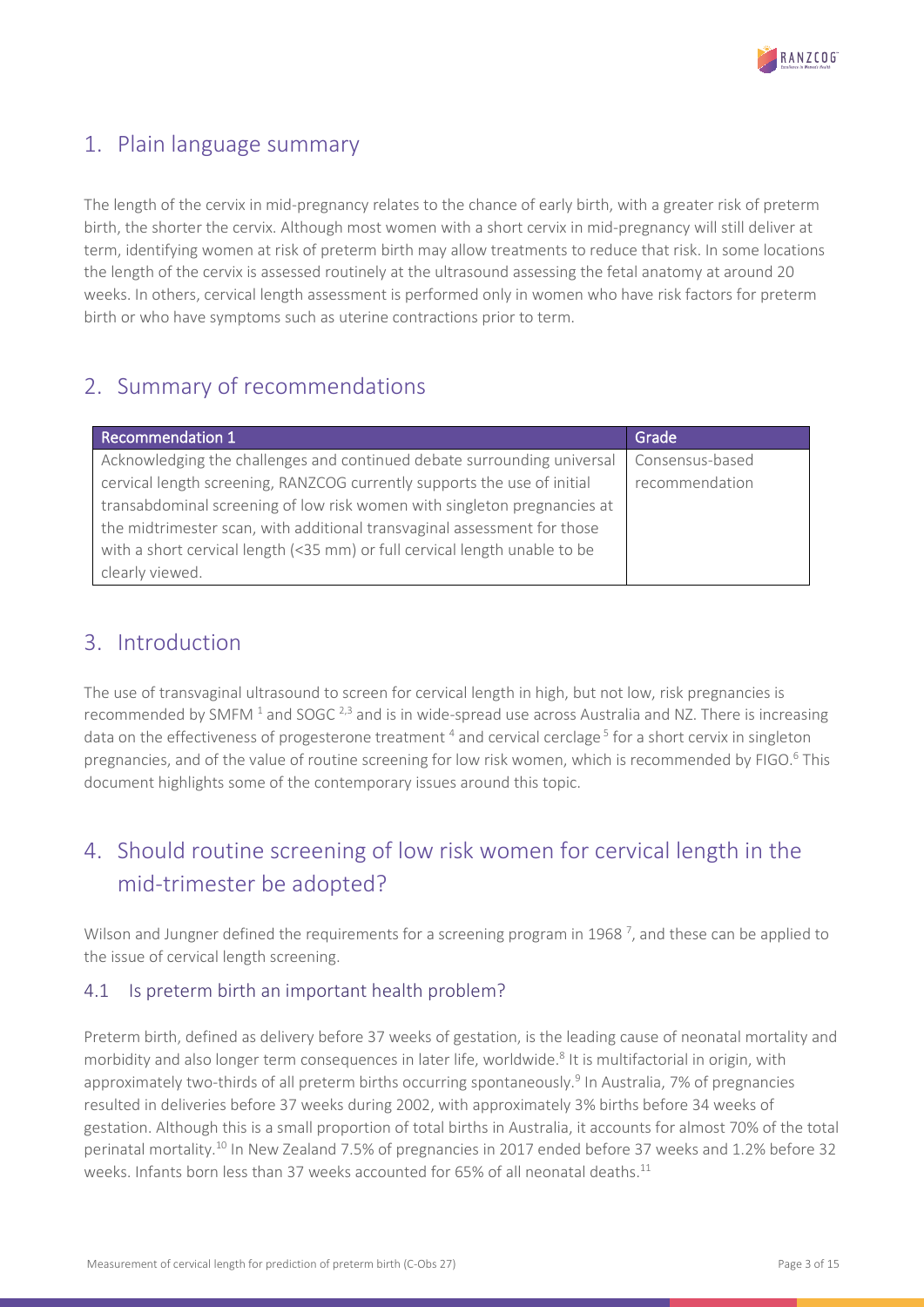There are many risk factors for spontaneous preterm birth, including previous spontaneous preterm birth  $^{12}$ , use of assisted reproductive technologies  $^{13}$ , excisional treatment for cervical intra-epithelial neoplasia  $^{14}$ , congenital and acquired uterine pathologies <sup>15</sup> and fetal/intra-uterine factors, such as multiple pregnancy and polyhydramnios, infection, demographic factors and lifestyle issues. However, two thirds of women who experience preterm birth have no recognisable risk factors.<sup>16</sup>

### <span id="page-3-0"></span>4.2 Is there a latent phase?

Many studies have documented the association between a short cervix, as measured by transvaginal ultrasound, and preterm birth. In 1996, Iams et al. documented the normal range of cervical lengths at 24 and 28 weeks, and the associated risks for preterm birth.<sup>17</sup> These variables were documented at 16-22 weeks by Hibbard<sup>18</sup>, showing a mean cervical length of 38.5mm and the following outcomes for a short cervix:

| Centile                | Length          | $RR - PTB < 37/40$ |
|------------------------|-----------------|--------------------|
| 1 $\cap$ <sup>th</sup> | 30 mm           | 3.8                |
| $E$ <sup>th</sup>      | $27 \text{ mm}$ | 5.4                |
| – ⊏th                  | $22 \text{ mm}$ | 6.3                |

Lower rates of short cervix in low risk women were found in a 2014 prospective cohort study of a universal transvaginal ultrasound cervical length screening program  $^{19}$ , with only 1.3% of women with cervical length <25mm.

Even in the presence of extreme shortening or dilation of the cervix, progression to delivery is variable. There may be a phase of relatively stable cervical length, followed by a period of more rapid shortening before the onset of symptoms.20 As such, the finding of a short cervix can be considered a latent phase, with sufficient time to permit medical intervention.

### <span id="page-3-1"></span>4.3 Is there an effective treatment?

The effectiveness of progestogen treatment to prevent preterm birth has been a subject of much controversy over the years. Women experiencing preterm birth are a heterogeneous group, making evaluation of risks and interventions difficult. Over the years, studies have utilised a variety of progestogen doses and routes of administration, with many studies evaluating intramuscular 17OHPC.

Data on the use of natural micronized vaginal progesterone has been evaluated as a meta-analysis<sup>4</sup> of 5 RCT's comparing its use against placebo or no treatment, and including data from the 2016 OPPTIMUM trial.<sup>21</sup> Utilising a cut-off of 25 mm cervical length for treatment, daily vaginal progesterone was associated with a reduction in the risk of preterm delivery for singleton pregnancies before 33 weeks (RR 0.62). It also significantly decreased the risk of PTB under 28 weeks through to 36 weeks, with associated reduction in respiratory distress syndrome, composite neonatal morbidity and mortality, low birthweight and NICU admission. There was no difference in maternal adverse events, congenital anomalies or adverse childhood neurodevelopmental and health outcomes at 2 years of age. The use of progesterone is discussed in more detail in a separate RANZCOG clinical guideline (C-Obs 29b).<sup>22</sup>

Cervical cerclage may also be effective in reducing preterm birth in women with singleton pregnancies and a short cervix (RR 0.74), in particular in those with a previous preterm birth (RR 0.61) or mid-trimester pregnancy loss  $(RR 0.57)^{23}$  and those with progressive cervical shortening in spite of progesterone.<sup>24</sup> Cervical cerclage may also be preferred for initial incidental finding of a very short (<10 mm) cervical length in the midtrimester.<sup>5,25</sup> In the absence of clear benefit of cerclage over vaginal progesterone in otherwise low risk women with a short cervix, progesterone is generally the preferred treatment due to the lower risk of surgical complications.

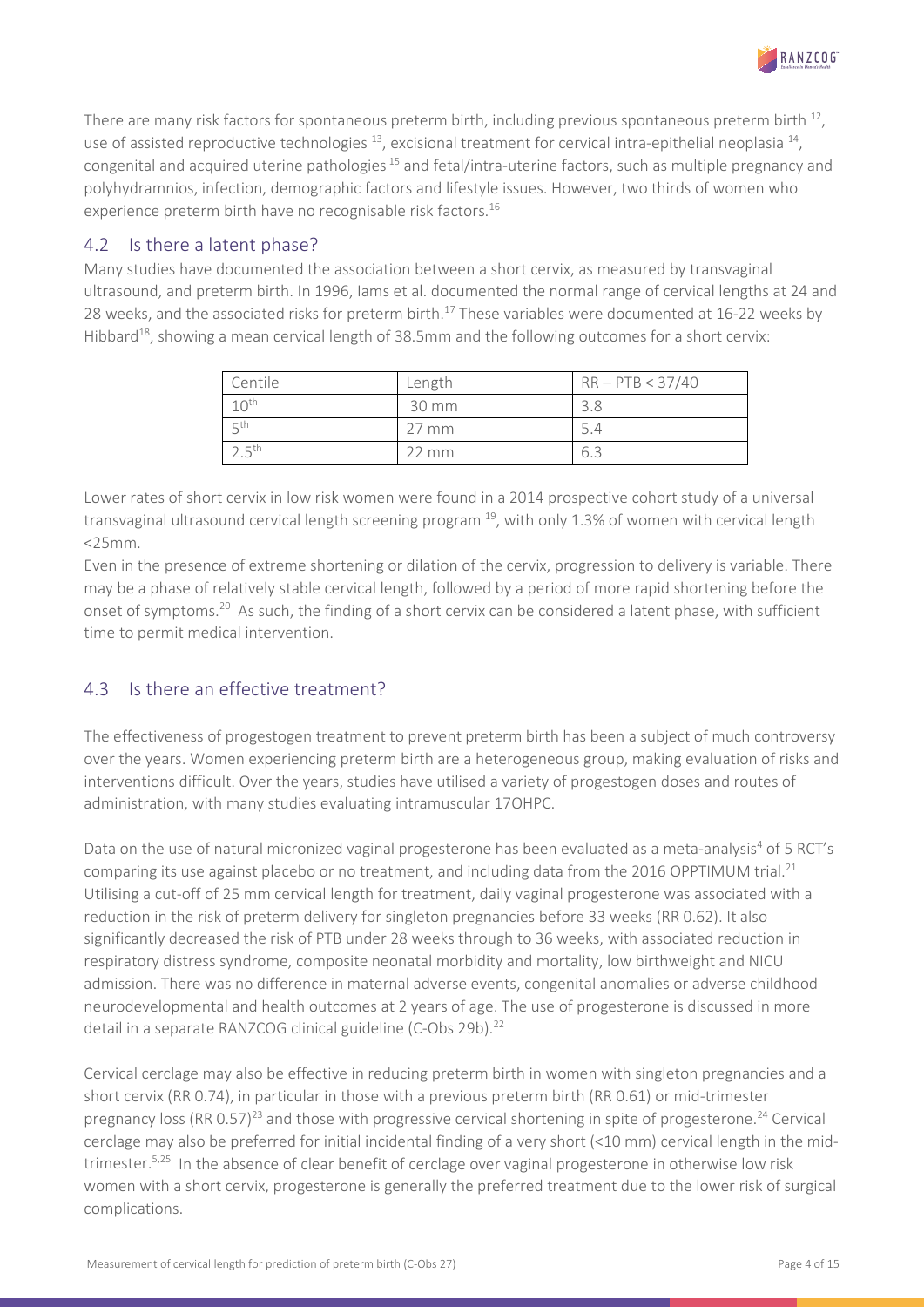

Current evidence does not support the use of cervical pessaries to prevent preterm birth or improve neonatal outcomes in singleton or twin gestations.26

#### <span id="page-4-0"></span>4.4 Is there an accurate test?

Cervical length is most accurately measured by transvaginal ultrasound examination. Most normal ranges / likelihood ratios describing the risk of preterm labour have been calculated using a standardised technique for measurement. The patient should have an empty bladder and the vaginal probe should be placed in the anterior fornix, minimising pressure on the cervix, as this increases cervical length. The length of the endocervical canal should be measured from the internal to the external cervical os. As the cervix is dynamic, three measurements should be made over a five minute period and the shortest measurement reported for clinical use.<sup>27</sup>

There is reasonable intra- and inter-observer agreement for cervical length assessment performed with a standardised technique <sup>28</sup>, although variation potentially sufficient to affect clinical practice does occur.<sup>29</sup> Comparisons between transabdominal and transvaginal approaches for cervical length measurement suggest that initial transabdominal assessment may be an option. 30,31,32,33 Transabdominal measurements when the bladder is full are possible in 97% of women, but overestimate the transvaginal length measurement by about 6 mm.33 With the bladder empty, the correlation is improved, but the cervix cannot be adequately visualised in 18% of women. These results are supported by the findings of other studies.<sup>34</sup> A 30 mm cut-off for transabdominal, full bladder approach resulted in only 38% sensitivity for short (<25 mm on TVUS) cervix. By contrast, use of a 36 mm transabdominal pre-void cut-off has been associated with 96% sensitivity for detecting a cervical length of 25 mm.<sup>32</sup> In both studies however, specificity was low and conversion to transvaginal assessment was estimated at around 60%.

Transperineal cervical assessment has not been as thoroughly studied 35, but may provide an alternate option in women for whom transvaginal examination is recommended, but not acceptable or available.

#### <span id="page-4-1"></span>4.5 Is the test safe and acceptable to women?

Transvaginal examination in pregnancy has been shown to be safe, even in the setting of preterm, pre-labour rupture of membranes.<sup>36</sup> Over 90% of women consider transvaginal examination of cervical length to be associated with mild or no discomfort or embarrassment.<sup>37</sup> Transvaginal scan in the setting of an Early Pregnancy Unit is found to cause significant discomfort in <2% of women (irrespective of their pregnancy diagnosis) and 99% of women would agree to a repeat transvaginal assessment.<sup>38</sup> In Orzechowski's evaluation of a universal transvaginal cervical length screening program  $^{20}$ , 75% of women accepted transvaginal assessment when offered.

#### <span id="page-4-2"></span>4.6 Are facilities for testing available?

All pregnant women in Australia and New Zealand are offered a mid-trimester ultrasound for assessment of fetal growth, anatomical structures and placental location. Cervical length measurement for preterm birth risk screening can be offered at this examination.

However, performing a transvaginal examination adds about 10 minutes to the length of a mid-trimester ultrasound assessment. Busy units performing large numbers of these examinations may not be able to absorb the additional time requirements of routine TV screening without an impact on other ultrasound services.<sup>33,39</sup> For women in rural and remote parts of Australia, access to transvaginal assessment may be limited by availability of equipment.<sup>39</sup>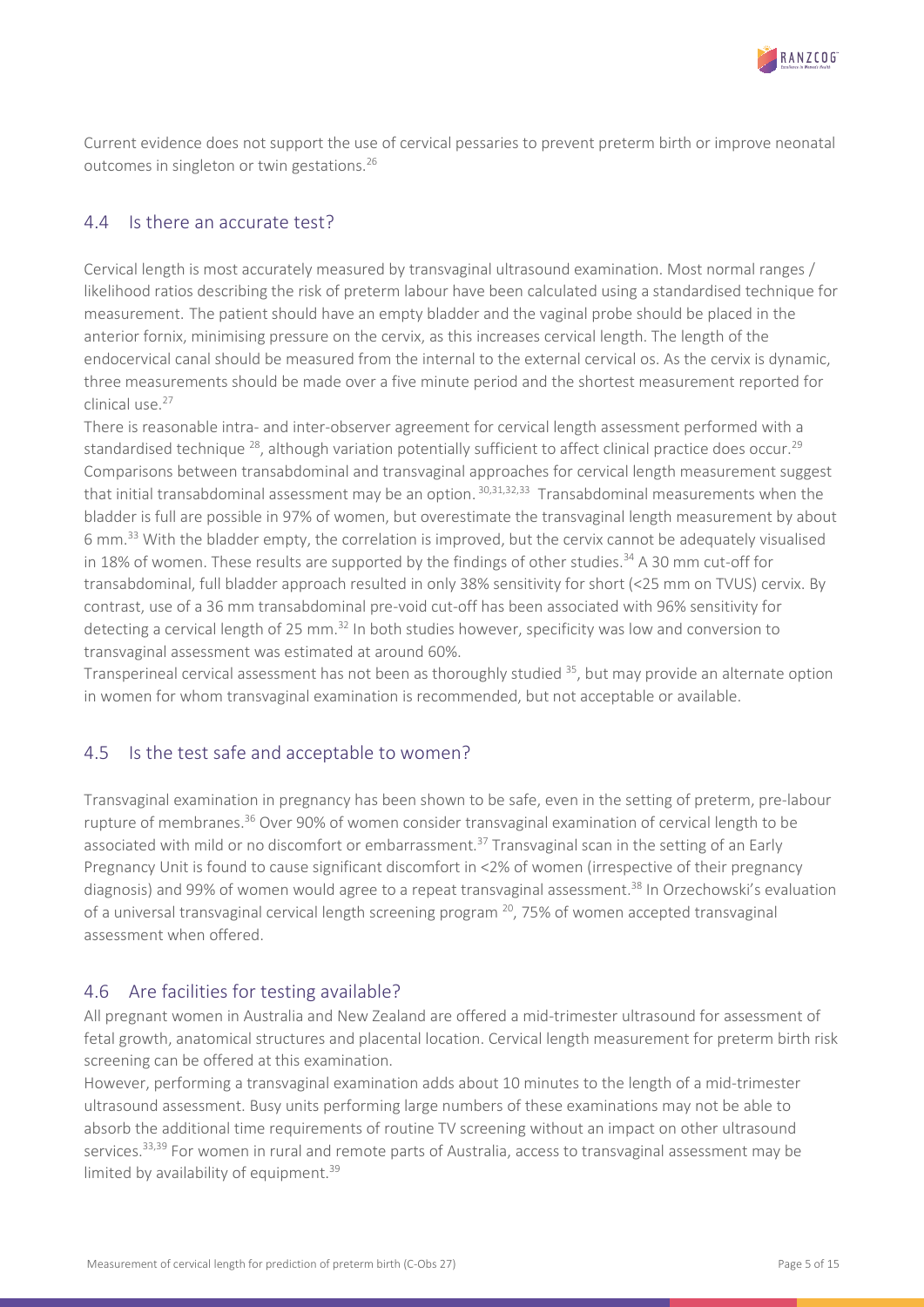

### <span id="page-5-0"></span>4.7 Is testing cost-effective?

Several US studies of cost-effectiveness of routine transvaginal screening for low risk, singleton pregnancies have been published since 2010, supporting universal transvaginal screening <sup>40,41,42,43</sup> Rather than being costsaving, as initially thought <sup>40,41</sup>, there may be a small increase in overall medical costs associated with the strategy.<sup>42</sup> The percentage reduction in total preterm births is small, and not considered to be worth the effort by some authors.<sup>44</sup> Published data for the cost-effectiveness of universal cervical length screening specific to the situation in New Zealand and Australia are currently lacking.

The question of who bears the additional cost of transvaginal scans is also a consideration.

Without additional support from Government funding, it will be borne by the radiological services (public and private) or by the women, if additional out-of-pocket fees are charged.

#### <span id="page-5-1"></span>4.8 What is the situation in Australia and New Zealand?

In 2017, Newnham et al <sup>45</sup> published the results of a state-wide initiative to reduce preterm birth. Universal cervical length screening was 1 of 7 interventions introduced. Transabdominal approach was used for low-risk women, with transvaginal assessment recommended when the cervix measured <35 mm in length or could not be seen clearly from internal to external os. A transvaginal cervical length of ≤25 mm was considered shortened with 200mg vaginal progesterone nightly to be commenced. For cervical lengths <10 mm, cervical cerclage could be considered. In the full year following implementation of the 7 initiatives, the state's preterm birth rate was reduced by 7.6%. This program has subsequently been accepted for implementation by all Australian States and Territories.

The Australian TGA recently approved the use of vaginal progesterone for preterm birth prevention in women with a short (≤25 mm) mid trimester cervical length or prior spontaneous preterm birth.

Routine transvaginal cervical length is not offered to low risk women in NZ. However, vaginal progesterone is funded in New Zealand for a cervical length of <25mm and history of preterm birth at or before 28 weeks.

### <span id="page-5-2"></span>4.9 Other considerations

The cost and effectiveness of any screening strategy depends on the prevalence of the condition in the community, quality of testing and physician/patient adherence to the recommended protocols for screening and intervention. Imaging services need to ensure suitable training of their sonographers and monitoring of image quality. Physicians need to treat when appropriate, whilst not ordering unnecessary investigations. Compliance with treatment may be particularly difficult for some women, due to the cost of the progesterone, and its requirement to be stored at <25 degrees.39

Screening programs also require ongoing monitoring of effectiveness. Continued surveillance of rates of short cervix, progesterone treatment and preterm birth will be required.

First trimester assessment of the cervix for incompetence and risk of preterm delivery has not been validated in trials for diagnostic accuracy of cervical length, nor for outcomes. It currently has limited clinical utility in identifying women at risk for preterm delivery.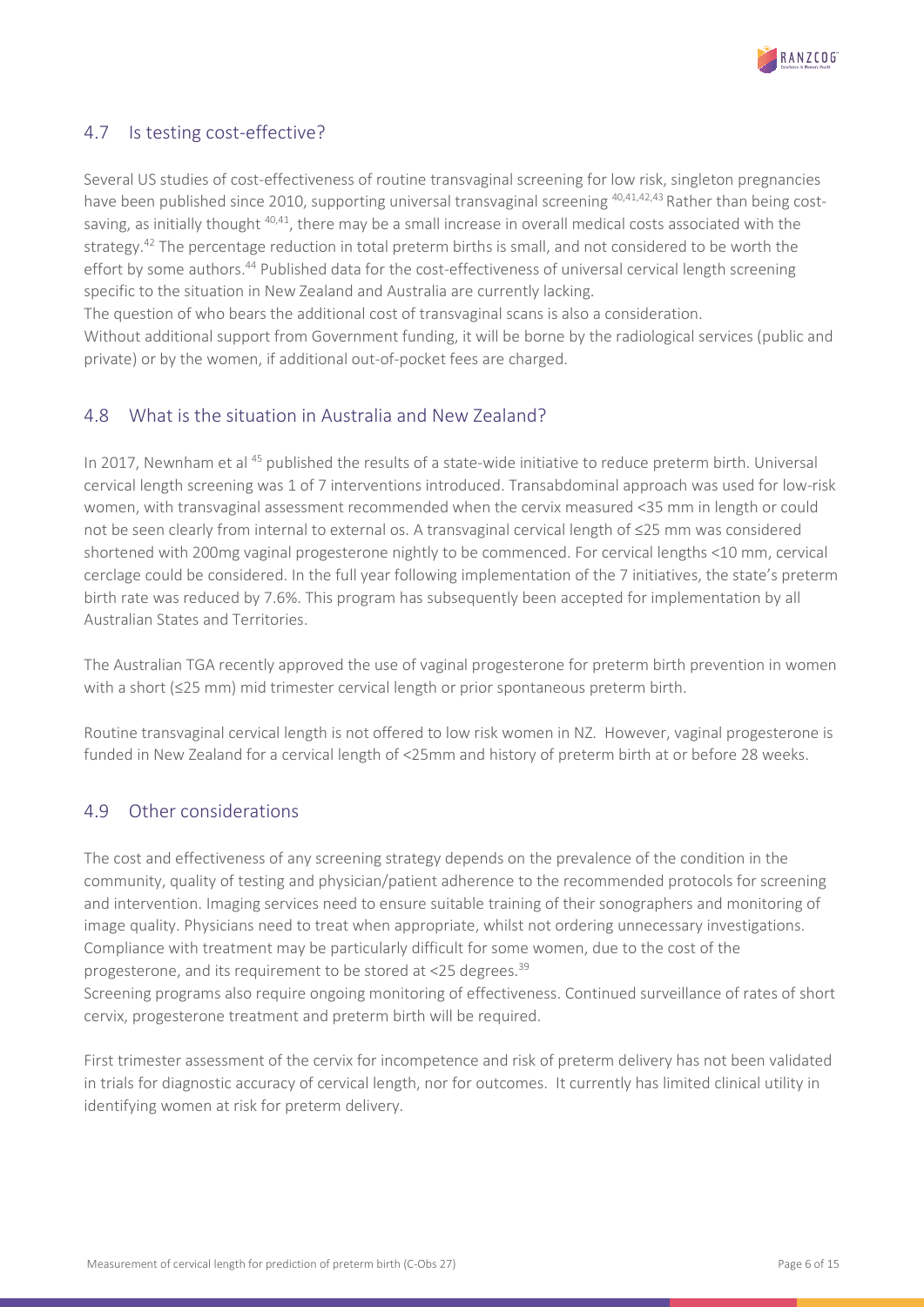

| <b>Recommendation 1</b>                                                    | Grade           |
|----------------------------------------------------------------------------|-----------------|
| Acknowledging the challenges and continued debate surrounding universal    | Consensus-based |
| cervical length screening, RANZCOG currently supports the use of initial   | recommendation  |
| transabdominal screening of low risk women with singleton pregnancies at   |                 |
| the midtrimester scan, with additional transvaginal assessment for those   |                 |
| with a short cervical length (<35 mm) or full cervical length unable to be |                 |
| clearly viewed.                                                            |                 |

# <span id="page-6-0"></span>5. Cervical length measurement in high risk women

### <span id="page-6-1"></span>5.1 Previous preterm birth

Meta-analysis has shown that women who have a previous history of preterm birth may benefit from vaginal progesterone or cervical cerclage.46 There is some evidence to support cervical length surveillance in women with previous preterm birth with recourse to cervical cerclage in only those women who develop a short cervix.47 Further research in this area would be of value, including defining those women who do better with progesterone or cerclage.

#### <span id="page-6-2"></span>5.2 CIN and previous cervical excisional treatment

Women with untreated CIN have a slightly higher risk of preterm birth (RR 1.24). Excisional treatment of cervical dysplasia is associated with higher rates of preterm birth at all gestational ages. The risk is increased with increasing volume of tissue removal or ablation, and with multiple excisional procedures – see table.<sup>48</sup> Of those women with previous excisions, a midtrimester cervical length less than 25 or 30mm confers a greater risk of preterm birth (positive predictive value 30-50%) compared to a longer cervix (negative predictive value 94-95%).<sup>49,50</sup> Assessment of cervical length may therefore be useful to stratify risk for women with previous cervical excisions.

| <b>Relative Risks</b> | <b>Ablation</b> | <b>LLETZ</b> | Laser Cone | Cold knife | Anv       |
|-----------------------|-----------------|--------------|------------|------------|-----------|
| of CIN Rx             |                 |              |            | Cone       | treatment |
| $PTL < 37$ w          | 1.46            | 1.56         | 2 1 1      |            | 1.78      |
| $PTL < 32$ w          | 1.59            | 2.13         |            | 3.07       | 2.40      |
| $PTL < 28$ w          | $1.38$ (NS)     | 2.57         |            | 4.52       | 2.54      |

#### <span id="page-6-3"></span>5.3 Multiple pregnancy

Whilst cervical length also has predictive value in twin pregnancies, the evidence regarding therapeutic intervention for those with a short cervix is conflicting.<sup>51</sup> There may, at least, be some benefit in recognising multiple pregnancies at particular risk of preterm delivery, so that appropriate arrangements can be made to optimise outcomes should preterm birth occur.

### <span id="page-6-4"></span>5.4 Women symptomatic of preterm labour

Transvaginal ultrasound assessment of cervical length may be useful in diagnosing preterm labour. Knowledge of the cervical length can help to define management for women with symptoms and signs of threatened preterm labour at 24-34 weeks and may be associated with later gestational age at delivery.<sup>52</sup>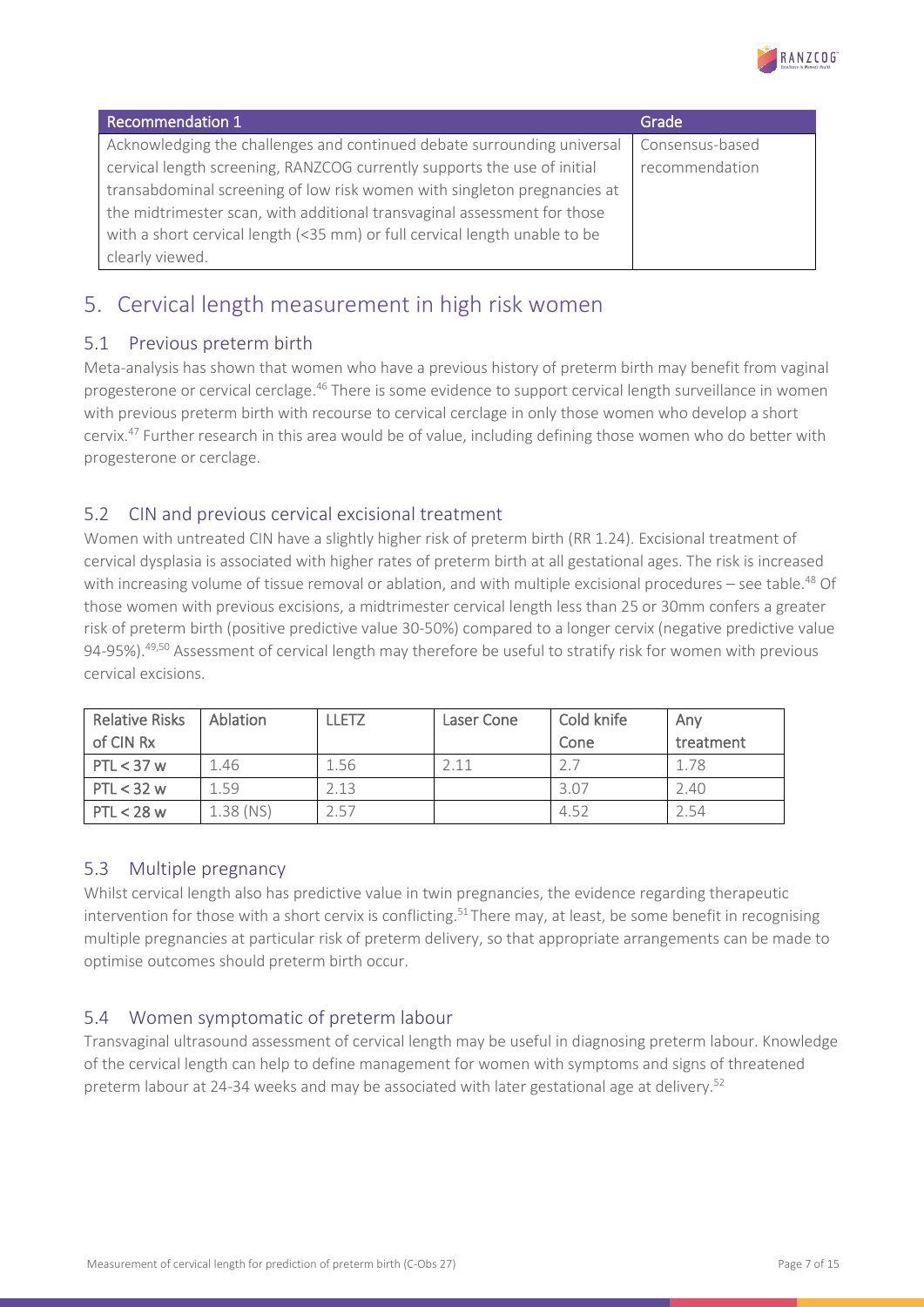

# <span id="page-7-0"></span>6. Other findings

#### <span id="page-7-1"></span>6.1 Amniotic debris

Presence of intra-amniotic debris in women with a short cervix is an independent risk factor for preterm delivery.<sup>53</sup> It has been associated with higher levels of inflammatory markers and clinical chorio-amnionitis.<sup>54</sup> However, data regarding its utility as a predictor of preterm birth in low risk women is lacking.<sup>55</sup>

### <span id="page-7-2"></span>6.2 Cervical funnelling

Other sonographic features of the cervix such as funnelling <sup>53</sup> (effacement of the internal aspect of the cervix) and shortening in response to fundal pressure or uterine activity are known to be associated with preterm delivery – but may not add substantially to predictive modelling when compared to accurate measurement of cervical length alone.

### <span id="page-7-3"></span>7. Conclusion

Mid-pregnancy cervical length assessment is of value in identifying women at increased risk of preterm birth who may benefit from interventions such as vaginal progesterone or cervical cerclage. This may be used to further stratify risk in women with other identified preterm birth risk factors. Routine mid-pregnancy cervical length assessment in low risk women can be a cost-effective method of preterm birth reduction but implementation of such a policy is highly dependent upon local factors. If it is to be undertaken, cervical length assessment should be performed according to a standardised technique.

### <span id="page-7-4"></span>8. References

- 1. Society for Maternal-Fetal Medicine, McIntosh J, Feltovich H, Berghella V, Manuck T. The role of routine cervical length screening in selected high- and low-risk women for preterm birth prevention. *Am J Obstet Gynecol* 2016;215(3):B2-7.
- 2. Butt K, Crane J, Hutcheon J, Lim K, Nevo O. SOGC Committee Opinion 374. Universal Cervical Length Screening. *J Obstet Gynaecol Can* 2019;41(3):P363-74. Doi[: https://doi.org/10.1016/j.jogc.2018.09.019](https://doi.org/10.1016/j.jogc.2018.09.019)
- 3. Lim K, Butt K, Crane JM. SOCG Reaffirmed Clinical Practice Guideline 257. Ultrasonographic Cervical Length Assessment in Predicting Preterm Birth in Singleton Pregnancies. *J Obstet Gynaecol Can* 2018;40(2):e151-e164. Doi[: https://doi.org/10.1016/j.jogc.2017.11.016](https://doi.org/10.1016/j.jogc.2017.11.016)
- 4. Romero R, Conde-Agudelo A, Da Fonseca E, O'Brien JM, Cetingoz E, Creasy GW, Hassan SS, Nicolaides KH. Vaginal progesterone for preventing preterm birth and adverse perinatal outcomes in singleton gestations with a short cervix: A meta-analysis of individual patient data. *American J Obstet Gynecol* 2018;218:161- 80
- 5. Berghella V, Ciardulli A, Rust OA, To M, Otsuki K, Althuisius S, Nicolaides KH, Roman A, Saccone G. Cerclage for sonographic short cervix in singleton gestations without prior spontaneous preterm birth: systematic review and meta-analysis of randomized controlled trials using individual patient-level data. *Ultrasound Obstet Gynecol* 2017;50(5):569-77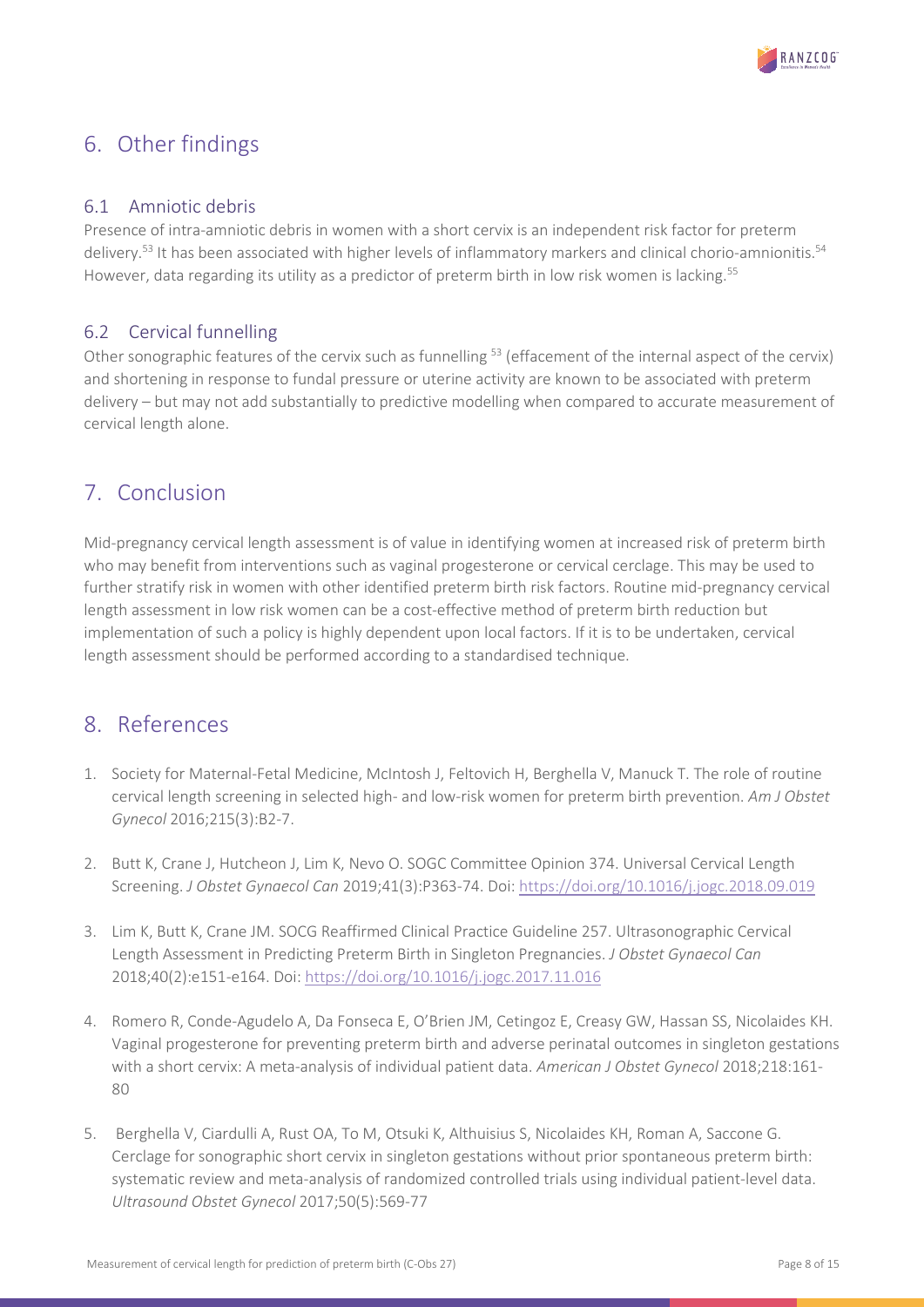

- 6. FIGO Working Group On Best Practice In Maternal-Fetal Medicine. *Int J Gynecol Obstet* 2015;128(1):80- 82.
- 7. Wilson JMG, Jungner G. Principles and practices of screening for disease. Geneva: World Health Organization; 1968.
- 8. WHO: Recommended definitions, terminology and format for statistical tables related to the perinatal period and use of a new certificate for cause of perinatal deaths. Modifications recommended by FIGO as amended October 14, 1976. *Acta Obstetricia et Gynecologica Scandinavica* 1977;56(3):247-53.
- 9. Moutquin JM. Classification and heterogeneity of preterm birth. *BJOG: An International Journal of Obstetrics & Gynaecology* 2003 Apr;110 Suppl 20:30-3.
- 10. Dodd JM, Crowther CA, McPhee AJ, Flenady V, Robinson JS. Progesterone after previous preterm birth for prevention of neonatal respiratory distress syndrome (PROGRESS): a randomised controlled trial. *BMC pregnancy and childbirth* 2009;9:6.
- 11. [Fetal and infant death data and stats | Ministry of Health NZ](https://www.health.govt.nz/nz-health-statistics/health-statistics-and-data-sets/fetal-and-infant-death-data-and-stats) 19<sup>th</sup> Nov 2020
- 12. Bloom SL, Yost NP, McIntire DD, Leveno KJ. Recurrence of preterm birth in singleton and twin pregnancies. *Obstet Gynecol* 2001;98(3):379-85
- 13. Allen VM, Wilson RD. Pregnancy outcomes after assisted reproductive technology. Joint SOGC-CFAS Guideline no. 173, March 2007. *J Obstet Gynaecol Can* 2007;28:220–33.
- 14. Kyrgiou M, Athanasiou A, Paraskevaidi M, Mitra A, Kalliala I, Martin-Hirsch P, Arbyn M, Bennett P, Paraskevaidis E. Adverse obstetric outcomes after local treatment for cervical preinvasive and early invasive disease according to cone depth: systematic review and meta-analysis. *BMJ* 2016;354:i3633
- 15. Rice JP, Kay HH, Mahony BS. The clinical significance of uterine leiomyomas in pregnancy. *Am J Obstet Gynecol* 1989;150(5 Pt 1):1212-6
- 16. Robinson JN, Norwitz ER. Preterm birth: Risk factors, interventions for risk reduction, and maternal prognosis. Up To Date 2021. Available at [https://www.uptodate.com/contents/ preterm-birth-risk](https://www.uptodate.com/contents/%20preterm-birth-risk-factors-interventions-for-risk-reduction-and-maternal-prognosis)[factors-interventions-for-risk-reduction-and-maternal-prognosis](https://www.uptodate.com/contents/%20preterm-birth-risk-factors-interventions-for-risk-reduction-and-maternal-prognosis) Accessed September 1<sup>st</sup>, 2021
- 17. Iams JD, Goldenberg RL, Meis PJ, Mercer BM, Moawad A, Das A, Thom E, McNellis D, Copper RL, Johnson F, Roberts JM. The length of the cervix and the risk of spontaneous premature delivery. *N Eng J Med* 1996;334:567-73
- 18. Hibbard JU, Tart M, Moaward AH. Cervical length at 16-22 weeks' gestation and risk for preterm delivery. *Obstet Gynecol* 2000;96(6):972-8.
- 19. Orzechowski KM, Boelig RC, Baxter JK, Berghella V. A universal transvaginal cervical length screening program for preterm birth prevention. *Obstet Gynecol* 2014;124:520-5
- 20. Naim A, Haberman S, Burgess T, Navizedeh N, Minkoff H. Changes in cervical length and the risk of preterm labor. *Am J Obstet Gynecol* 2002;186(5):887-9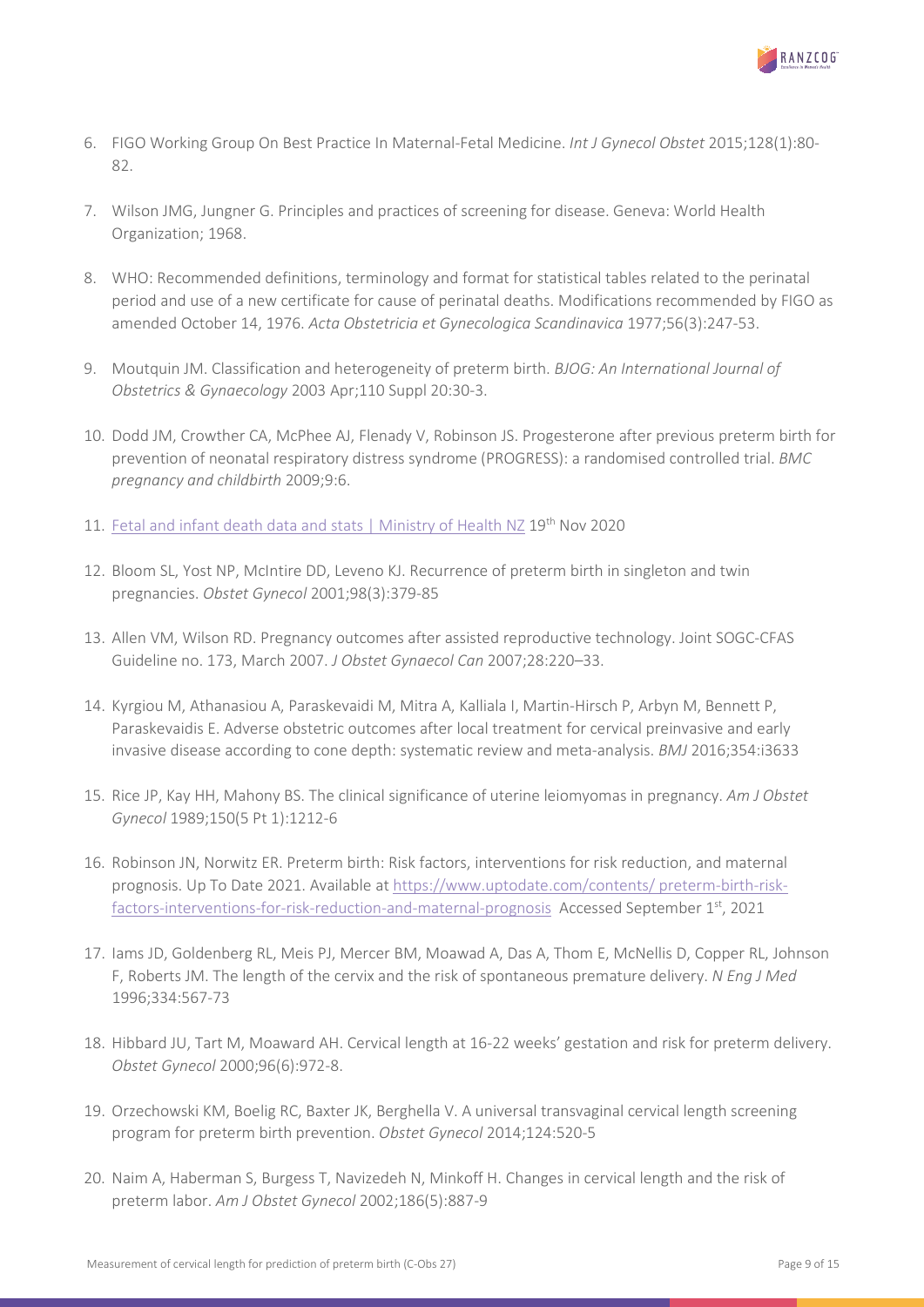

- 21. Norman JE, Marlow N, Messow CM, et al. Vaginal progesterone prophylaxis for preterm birth (the OPPTIMUM study): a multicenter, randomized, double-blind trial. *Lancet* 2016;387:2106-16
- 22. RANZCOG College Statement C-Obs 29b: Progesterone: Use in the Second and Third Trimester of Pregnancy for the Prevention of Preterm Birth. Available at: [https://ranzcog.edu.au/RANZCOG\\_SITE/media/RANZCOG-](https://ranzcog.edu.au/RANZCOG_SITE/media/RANZCOG-MEDIA/Women%27s%20Health/Statement%20and%20guidelines/Clinical-Obstetrics/Progesterone-use-in-the-second-and-third-trimester-(C-Obs-29b)-Review-July-2017.pdf?ext=.pdf)[MEDIA/Women%27s%20Health/Statement%20and%20guidelines/Clinical-Obstetrics/Progesterone-use](https://ranzcog.edu.au/RANZCOG_SITE/media/RANZCOG-MEDIA/Women%27s%20Health/Statement%20and%20guidelines/Clinical-Obstetrics/Progesterone-use-in-the-second-and-third-trimester-(C-Obs-29b)-Review-July-2017.pdf?ext=.pdf)[in-the-second-and-third-trimester-\(C-Obs-29b\)-Review-July-2017.pdf?ext=.pdf](https://ranzcog.edu.au/RANZCOG_SITE/media/RANZCOG-MEDIA/Women%27s%20Health/Statement%20and%20guidelines/Clinical-Obstetrics/Progesterone-use-in-the-second-and-third-trimester-(C-Obs-29b)-Review-July-2017.pdf?ext=.pdf)
- 23. Berghella V, Odibo AO, To MS, Rust OA, Althuisius SM. Cerclage for short cervix on ultrasonography: meta-analysis of trials using individual patient-level data. *Obstet Gynecol* 2005; 106 (1): 181-9.
- 24. Enakpene CA, DiGiovanni L, Jones TN, Marshalla M, Mastrogiannis D, Della Torre M. Cervical cerclage for singleton pregnant patients on vaginal progesterone with progressive cervical shortening. *Am J Obstet Gynecol* 2018;219(4):397.e1-10.
- 25. Souka AP, Papamihail M, Pilalis A. Very short cervix in low-risk asymptomatic singleton pregnancies: Outcome according to treatment and cervical length at diagnosis. *Acta Obstet Gynecol Scand* 2020;99(11):1469-75
- 26. Conde-Agudelo A, Romero R, Nicolaides KH. Cervical pessary to prevent preterm birth in asymptomatic high-risk women: a systematic review and meta-analysis. *Am J Obstet Gynecol* 2020;223(1):42-65. Epub 2020 Feb 3
- 27. Kagan KO, Sonek J. How to measure cervical length. *Ultrasound Obstet Gynecol* 2015;45:358-62
- 28. Franca C, Carraca T, Monteiro SB et al. Inter- and intra-observer variability in cervical measurement by ultrasound in the first and second trimesters of pregnancy: does it matter? *J Perinat Med* 2015:43(1):67- 73
- 29. Valentin L, Bergelin I. Intra- and inter-observer reproducibility of ultrasound measurements of cervical length and width in the second and third trimesters of pregnancy. *Ultrasound Obstet* Gynecol 2002;20:256-62
- 30. Cho HJ, Roh H-J. Correlation between cervical lengths measured by transabdominal and transvaginal sonography for predicting preterm birth. *J Ultrasound Med* 2016;35(3):537-44
- 31. Friedman AM, Schwartz N, Ludmir J, Parry S, Bastek JA, Sehdev HM. Can transabdominal ultrasound identify women at high risk for short cervical length? *Acta Obstet Gynecol Scand* 2013;92(6):637-41
- 32. Friedman AM, Srinivas SK, Parry S, Elovitz MA, Wang E, Schwartz N. Can transabdominal ultrasound be used as a screening test for short cervical length? *Am J Obstet Gynecol* 2013;208(3):190.e1-7
- 33. Marren AJ, Mogra R, Pedersen LH, Walter M, Ogle RF, Hyett JA. Ultrasound assessment of cervical length at 18-21 weeks' gestation in an Australian obstetric population: Comparison of transabdominal and transvaginal approaches. *Aust NZ J Obstet Gynaecol* 2014;54:250-5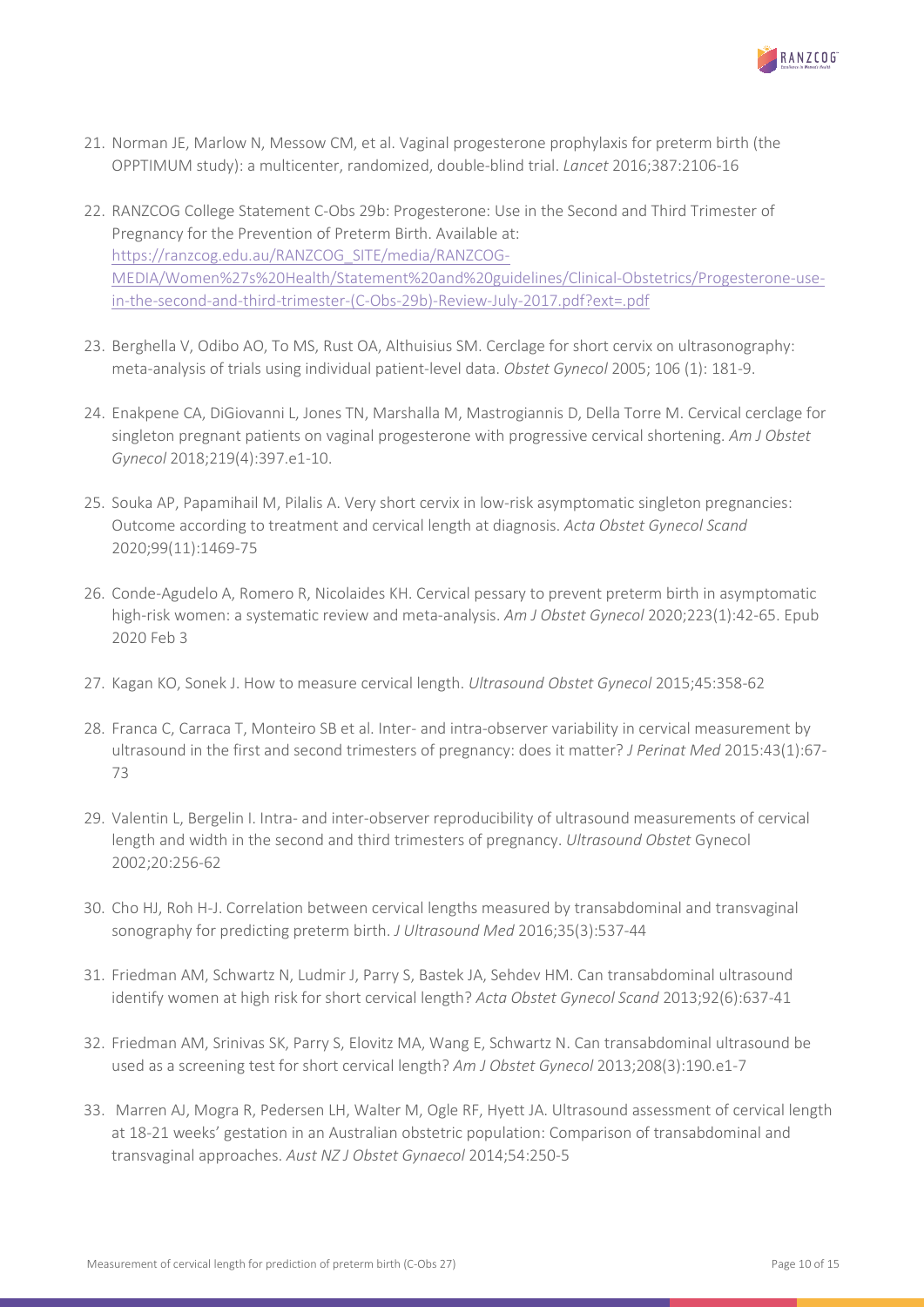

- 34. To MS, Skentou C, Cicero S, Nicolaides KH. Cervical assessment at the routine 23-weeks' scan: problems with transabdominal sonography. *Ultrasound Obstet Gynecol* 2000;15(4):292-6
- 35. Meijer-Hoogeveen M, Stoutenbeek P, Visser GH. Methods of sonographic cervical length measurement in pregnancy: a review of the literature. *J Matern Fetal Neonatal Med* 2006;19(12):755-62
- 36. Carlan SJ, Richmond LB, O'Brien WF. Randomized trial of endovaginal ultrasound in preterm premature rupture of membranes. *Obstet Gynecol* 1997;89:458-61
- 37. Heath VCF, Southall RT, Souka AP, Novakov A, Nicolaides KH. Cervical length at 23 weeks of gestation: relation to demographic characteristics and previous obstetric history. *Ultrasound Obstet Gynecol* 1998;12:304-11
- 38. Dutta RL, Economides DL. Patient acceptance of transvaginal sonography in the early pregnancy unit setting. *Ultrasound Obstet Gynecol* 2003;22:503-7
- 39. Pedretti MK, Kazemier BM, Dickinson JE, Mol BWJ. Implementing universal cervical length screening in asymptomatic women with singleton pregnancies: challenges and opportunities. *Aust NZ J Obstet Gynaecol* 2017;57:221-7
- 40. Cahill AG, Odibo AO, Caughey AB, Stamilio DM, Hassan SS, Macones GA, Romero R. Universal cervical length screening and treatment with vaginal progesterone to prevent preterm birth: a decision and economic analysis. *Am J Obstet Gynecol* 2010;202(6):548.e1-8
- 41. Werner EF, Han CS, Pettker CM, Buhimschi CS, Copel JA, Funai EF, Thung SF. Universal cervical-length screening to prevent preterm birth: a cost-effectiveness analysis. *Ultrasound Obstet Gynecol* 2011;38:32-7
- 42. Werner EF, Hamel MS, Orzechowski K, Berghella V, Thung SF. Cost-effectiveness of transvaginal ultrasound cervical length screening in singletons without a prior preterm birth: an update. *Am J Obstet Gynecol* 2015;213(4):554.e1-6
- 43. Einerson BD, Grobman WA, Miller ES. Cost-effectiveness of risk-based screening for cervical length to prevent preterm birth. *Am J Obstet Gynecol* 2016:215(1):100.e1-7
- 44. Esplin MS, Elovitz MA, Iams JD et al. Predictive accuracy of serial transvaginal cervical lengths and quantitative vaginal fetal fibronectin levels for spontaneous preterm birth among nulliparous women. *JAMA* 2017;317(10):1047-56
- 45. Newnham JP, White SW, Meharry S, Lee HS, Pedretti MK, Arrese CA, Keelan JA, Kemp MW, Dickinson JE, Doherty DA. Reducing preterm birth by a statewide multifaceted program: an implementation study. *Am J Obstet Gynecol* 2017;216(5):434-42
- 46. Celik E, To M, Gajewska K, Smith GC, Nicolaides KH; Fetal Medicine Foundation Second Trimester Screening Group. Cervical length and obstetric history predict spontaneous preterm birth: development and validation of a model to provide individualized risk assessment. *Ultrasound Obstet Gynecol* 2008; 31(5): 549-54.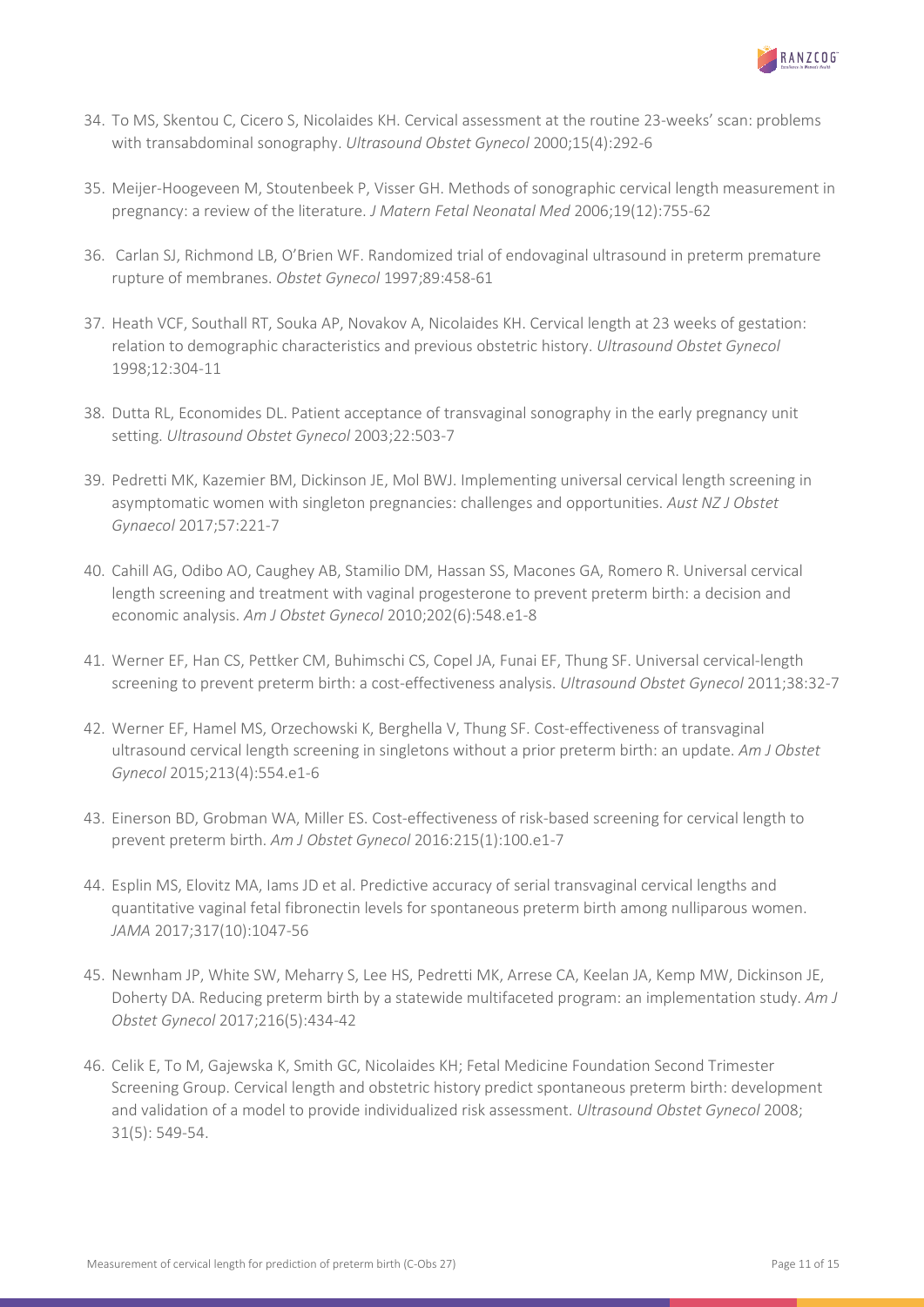

- 47. Berghella V, Mackeen AD. Cervical length screening with ultrasound-indicated cerclage compared with history-indicated cerclage for prevention of preterm birth: a meta-analysis. *Obstet Gynecol* 2011;118(1):148-55.
- 48. Kyrgiou M, Athasaniou A, Paraskevaidi M, Mitra A, Kalliala I, Martin-Hirsch P, Arbyn M, Bennett P, Paraskevaidis E. Adverse obstetric outcomes after local treatment for cervical preinvasive and early invasive disease according to cone depth: systematic review and meta-analysis. *BMJ* 2016;354:i3633
- 49. Berghella V, Pereira L, Gariepy A, Simonazzi G. Prior cone biopsy: prediction of preterm birth by cervical ultrasound. *Am J Obstet Gynecol* 2004;191(4):1393-7.
- 50. Crane JM, Delaney T, Hutchens D. Transvaginal ultrasonography in the prediction of preterm birth after treatment for cervical intraepithelial neoplasia. *Obstet Gynecol* 2006;107(1):37-44.
- 51. Jarde A, Lutsiv O, Park CK, Barrett J, Beyene J, Saito S, Dodd JM, Shah PS, Cook JL, Biringer AB, Giglia L, Han Z, Staub K, Mundle W, Vera C, Sabatino L, Liyanaghe SK, McDonald SD. Preterm birth prevention in twin pregnancies with progesterone, pessary, or cerclage: a systematic review and meta-analysis. *BJOG* 2017;124(8):1163-1173
- 52. Berghella V, Palacio M, Ness A, Alfirevic Z, Nicolaides KH, Saccone G. Cervical length screening for prevention of preterm birth in singleton pregnancy with threatened preterm labor: systematic review and meta-analysis of randomized controlled trials using individual patient-level data. *Ultrasound Obstet Gynecol* 2017;49(3):322-9
- 53. Saade GR, Thom EA, Grobman WA et al. Cervical funneling or intra-amniotic debris and preterm birth in nulliparous women with midtrimester cervical length less than 30 mm. *Ultrasound Obstet Gynecol* 2018;52(6):757-62.
- 54. Yoneda N, Yoneda S, Niimi H et al. Sludge reflects intra-amniotic inflammation with or without microorganisms. *Am J Reprod Immun* 2018:79(2). Doi:10.1111/aji.12807
- 55. Pergialiotis V, Bellos I, Antsaklis A, Loutradis D, Daskalakis G. Presence of amniotic fluid sludge and pregnancy outcomes: A systematic review. *Acta Obstet Gynecol Scand* 2020 May 4. doi:10.1111/aogs.13893. Online ahead of print

### <span id="page-11-0"></span>9. Links to other College statements

[Evidence-based Medicine, Obstetrics and Gynaecology \(C-Gen 15\)](https://ranzcog.edu.au/RANZCOG_SITE/media/RANZCOG-MEDIA/Women%27s%20Health/Statement%20and%20guidelines/Clinical%20-%20General/Evidence-based_Medicine_Obstetrics_and_Gynaecology_(C-Gen-15)-March-2021.pdf?ext=.pdf)

Progesterone Use in the [second](https://ranzcog.edu.au/RANZCOG_SITE/media/RANZCOG-MEDIA/Women%27s%20Health/Statement%20and%20guidelines/Clinical-Obstetrics/Progesterone-use-in-the-second-and-third-trimester-(C-Obs-29b)-Review-July-2017.pdf?ext=.pdf) and third trimester (C-Obs 29b)

# <span id="page-11-1"></span>10.Patient information

A range of RANZCOG Patient Information Pamphlets can be ordered via: [http://www.ranzcog.edu.au/publication/womens-health-publications/patient-information pamphlets.html](http://www.ranzcog.edu.au/publication/womens-health-publications/patient-information%20pamphlets.html)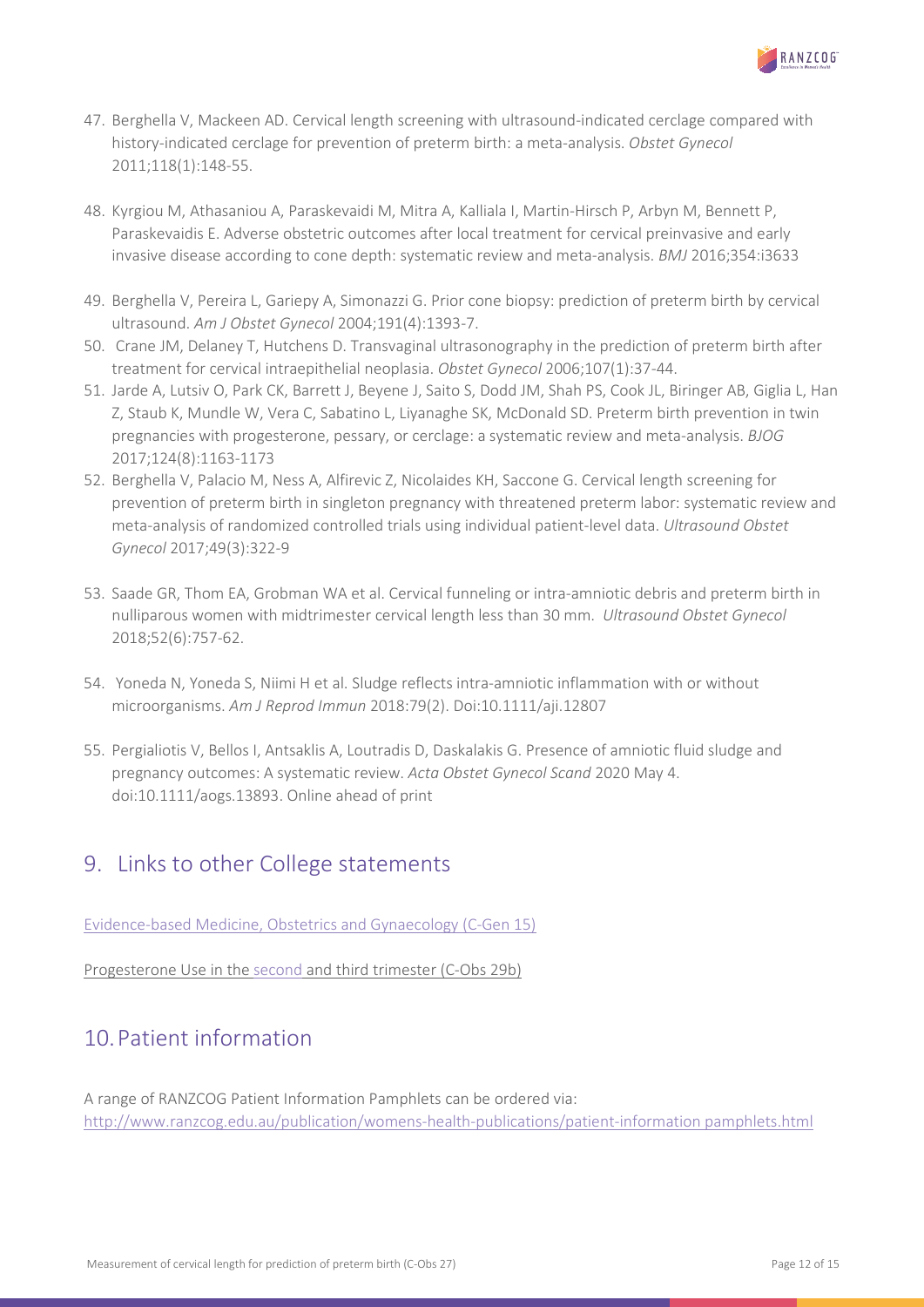

# <span id="page-12-0"></span>Appendices

### <span id="page-12-1"></span>Appendix A Women's Health Committee Membership

| <b>Name</b>                       | <b>Position on Committee</b>          |
|-----------------------------------|---------------------------------------|
| Professor Yee Leung               | Chair and Board Member                |
| Dr Gillian Gibson                 | Deputy Chair, Gynaecology             |
| Dr Scott White                    | Deputy Chair, Obstetrics              |
| Associate Professor Ian Pettigrew | Member and EAC Representative         |
| Dr Kristy Milward                 | Member and Councillor                 |
| Dr Will Milford                   | Member and Councillor                 |
| Dr Frank O'Keeffe                 | Member and Councillor                 |
| Prof Steve Robson                 | Member                                |
| Professor Sue Walker              | Member                                |
| Dr Roy Watson                     | Member and Councillor                 |
| Dr Susan Fleming                  | Member and Councillor                 |
| Dr Sue Belgrave                   | Member and Councillor                 |
| Dr Marilyn Clarke                 | <b>ATSI Representative</b>            |
| Associate Professor Kirsten Black | Member                                |
| Dr Thangeswaran Rudra             | Member                                |
| Dr Nisha Khot                     | Member and SIMG Representative        |
| Dr Judith Gardiner                | Diplomate Representative              |
| Dr Angela Brown                   | Midwifery Representative, Australia   |
| Ms Adrienne Priday                | Midwifery Representative, New Zealand |
| Ms Ann Jorgensen                  | <b>Community Representative</b>       |
| Dr Rebecca Mackenzie-Proctor      | Trainee Representative                |
| Dr Leigh Duncan                   | Maori Representative                  |
| Prof Caroline De Costa            | Co-opted member (ANZJOG member)       |
| Dr Christine Sammartino           | Observer                              |

### <span id="page-12-2"></span>Appendix B Overview of the development and review process for this statement

#### *i. Steps in developing and updating this statement*

This statement was developed in November 2008. The Women's Health Committee carried out the following steps in reviewing this statement:

- Declarations of interest were sought from all members prior to reviewing this statement.
- Structured clinical questions were developed and agreed upon.
- An updated literature search to answer the clinical questions was undertaken.
- At the November 2021 Committee meeting, the recommendations were reviewed and updated (where appropriate) based on the available body of evidence and clinical expertise. Recommendations were graded as set out below in Appendix B part iii)

#### *ii. Declaration of interest process and management*

Declaring interests is essential in order to prevent any potential conflict between the private interests of members, and their duties as part of the Women's Health Committee.

A declaration of interest form specific to guidelines and statements was developed by RANZCOG and approved by the RANZCOG Board in September 2012. The Women's Health Committee members were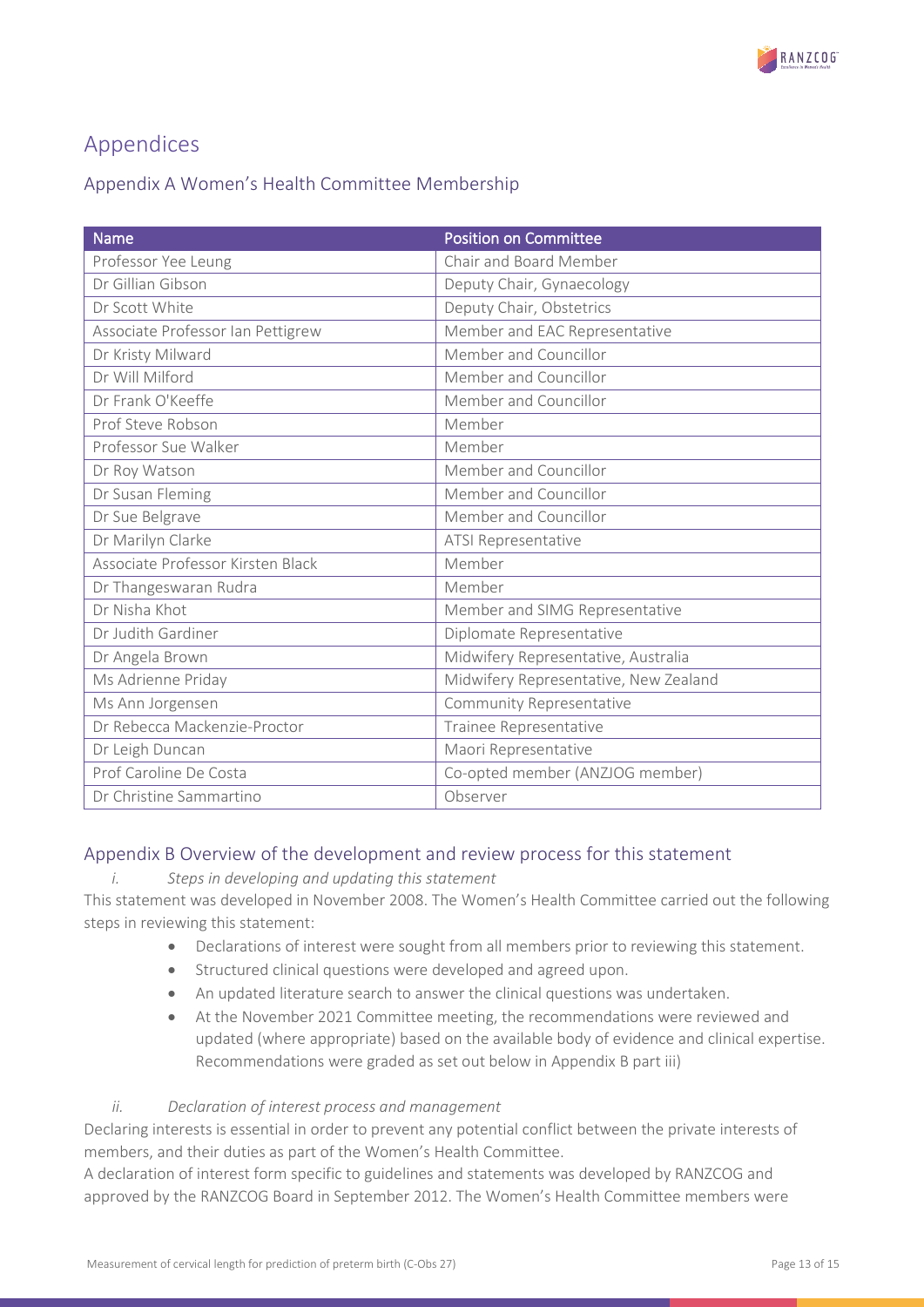

required to declare their relevant interests in writing on this form prior to participating in the review of this statement.

Members were required to update their information as soon as they become aware of any changes to their interests and there was also a standing agenda item at each meeting where declarations of interest were called for and recorded as part of the meeting minutes.

There were no significant real or perceived conflicts of interest that required management during the process of updating this statement.

#### *iii. Grading of recommendations*

Each recommendation in this College statement is given an overall grade as per the table below, based on the National Health and Medical Research Council (NHMRC) Levels of Evidence and Grades of Recommendations for Developers of Guidelines.<sup>31</sup> Where no robust evidence was available but there was sufficient consensus within the Women's Health Committee, consensus-based recommendations were developed or existing ones updated and are identifiable as such. Consensus-based recommendations were agreed to by the entire committee. Good Practice Notes are highlighted throughout and provide practical guidance to facilitate implementation. These were also developed through consensus of the entire committee.

| Recommendation category   |                | <b>Description</b>                                                                                             |
|---------------------------|----------------|----------------------------------------------------------------------------------------------------------------|
| Evidence-based            | $\overline{A}$ | Body of evidence can be trusted to guide practice                                                              |
|                           | <sub>B</sub>   | Body of evidence can be trusted to guide practice in<br>most situations                                        |
|                           | $\subset$      | Body of evidence provides some support for<br>recommendation(s) but care should be taken in its<br>application |
|                           | $\Box$         | The body of evidence is weak and the recommendation<br>must be applied with caution                            |
| Consensus-based           |                | Recommendation based on clinical opinion and<br>expertise as insufficient evidence available                   |
| <b>Good Practice Note</b> |                | Practical advice and information based on clinical<br>opinion and expertise                                    |

#### <span id="page-13-0"></span>Appendix C Full Disclaimer

#### Purpose

This Statement has been developed to provide general advice to practitioners about women's health issues concerning cervical length measurement for prediction of preterm birth and should not be relied on as a substitute for proper assessment with respect to the particular circumstances of each case and the needs of any person. It is the responsibility of each practitioner to have regard to the particular circumstances of each case. Clinical management should be responsive to the needs of the individual person and the particular circumstances of each case.

#### Quality of information

The information available in measurement of cervical length for prediction of preterm birth (C-Obs 27) is intended as a guide and provided for information purposes only. The information is based on the Australian/New Zealand context using the best available evidence and information at the time of preparation. While the Royal Australian and New Zealand College of Obstetricians and Gynaecologists (RANZCOG) had